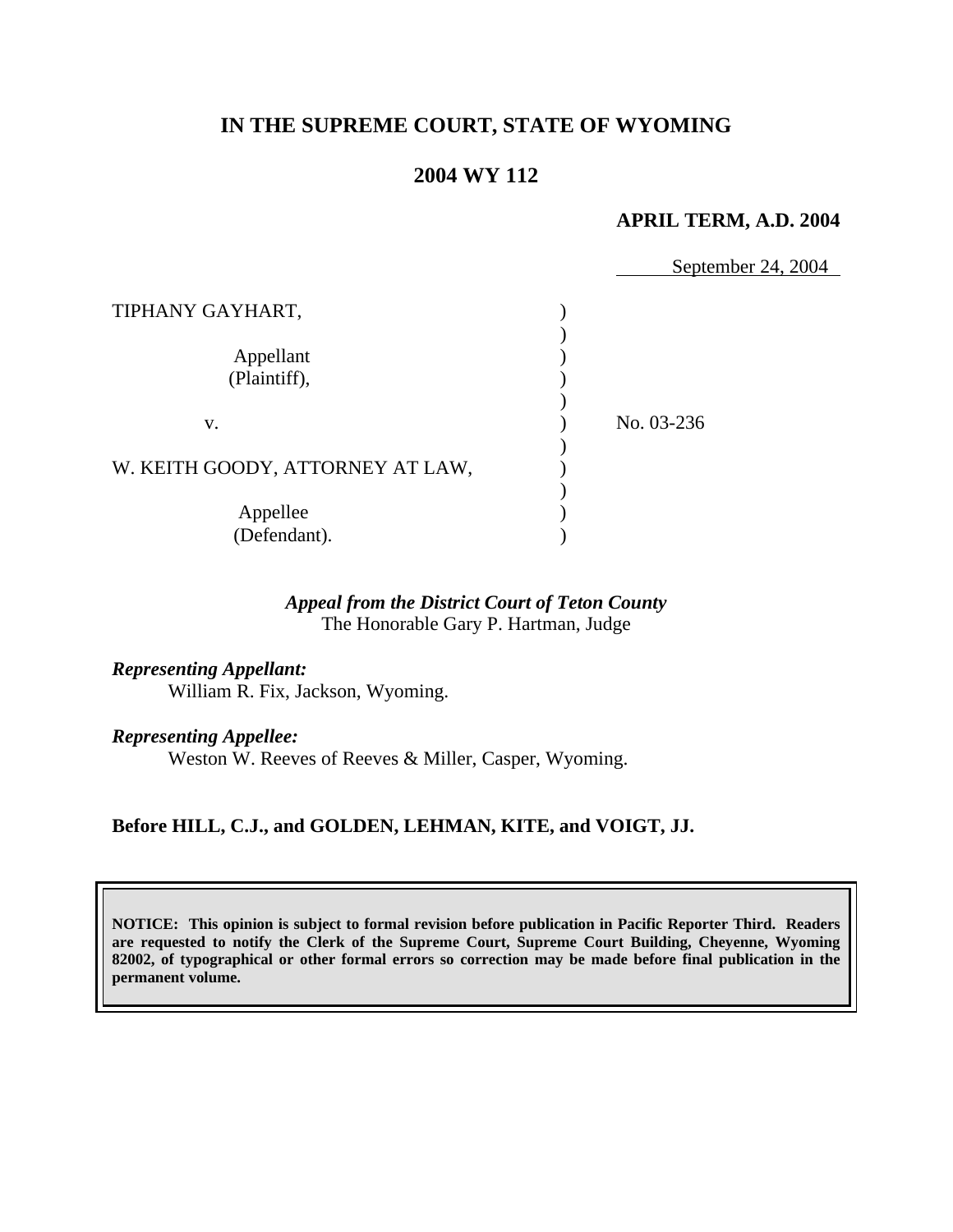KITE, Justice.

[¶1] Tiphany Gayhart and Richard Jordan were involved in an intimate relationship for a number of years, living together in Texas before moving to Jackson, Wyoming. In the course of their relationship, Ms. Gayhart became involved in Mr. Jordan's financial dealings and had access to Mr. Jordan's substantial assets. After the relationship ended, Mr. Jordan sought Ms. Gayhart's agreement to return the assets and obtained her signature on written agreements to that effect. When Ms. Gayhart disregarded the agreements, Mr. Jordan filed suit seeking to have them enforced. The district court upheld the agreements and entered judgment against Ms. Gayhart. She then filed a legal malpractice claim against her attorney, W. Keith Goody, claiming he was negligent in his representation of her. The district court granted summary judgment in favor of Mr. Goody, finding no genuine issue of material fact existed on the malpractice claim. We affirm.

#### **ISSUES**

[¶2] Ms. Gayhart presents the following issues for review:

1. Whether the district court erred in granting summary judgment for the defendant in this legal malpractice action when the defense, in its motion for summary judgment on the issue of proximate cause, asserted that expert testimony was necessary on the issue of causation but did not make out a prima facie case supported by expert testimony.

2. Whether genuine issues of material fact existed which should have precluded the district court from granting summary judgment.

3. Whether a genuine issue of material fact exists as to whether the plaintiff suffered a "loss of chance" attributable to the defendant's negligence.

- [¶3] Mr. Goody phrases the issues as:
	- A. Can a client who testified that she was not married sue her lawyer for failing to prove that she was married?
	- B. Whether the negligent acts charged by Appellant were the cause of any damage to her.
	- C. Whether the property which Appellant claims was lost because of the adverse outcome of her Wyoming case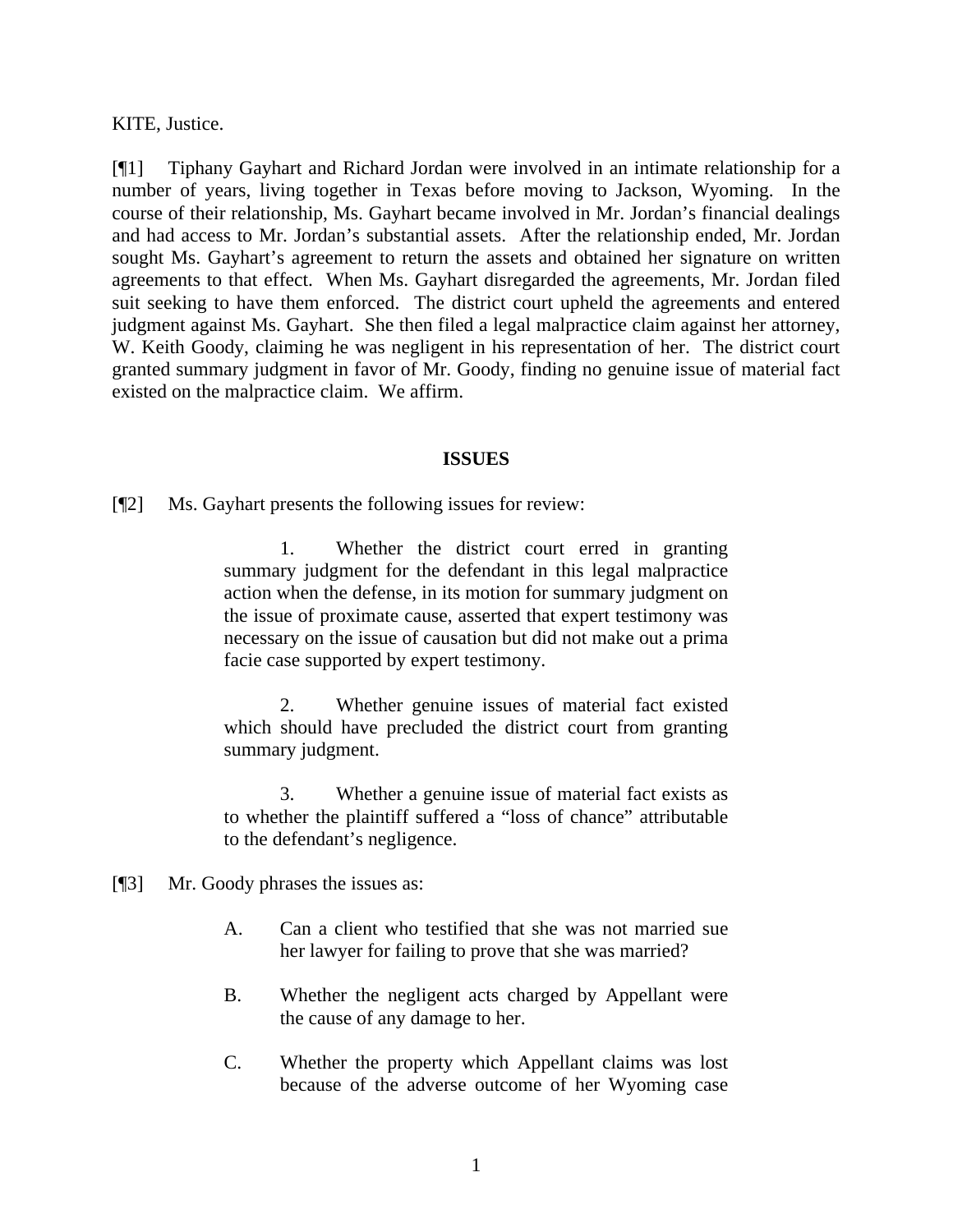was actually lost to her by reason of a default judgment entered against her in litigation in the State of Texas.

# **FACTS**

[¶4] In accordance with our standard of review for summary judgments, we summarize the facts in the light most favorable to Ms. Gayhart, as the party opposing the motion, giving to her all favorable inferences that may be drawn from them. *Bevan v. Fix*, 2002 WY 43, ¶ 4, 42 P.3d 1013, ¶ 4 (Wyo. 2002).

# **The Underlying Case**

[¶5] Ms. Gayhart met and became intimately involved with Mr. Jordan in Texas in the early 1990s. The two lived together for six years, but never formally married. Over the course of the relationship, Ms. Gayhart became involved in Mr. Jordan's extensive business dealings, including purchasing an interest in and later acquiring an ownership interest in one of his partnerships.

[¶6] Prior to becoming involved with Ms. Gayhart, Mr. Jordan was married and divorced. As part of the marital property division, Mr. Jordan entered into a trust agreement with his former wife requiring the transfer of their community property into a joint venture for their mutual benefit and the support of their children. Under the terms of the trust agreement, Mr. Jordan was to manage the property in the joint venture and make distributions to his former wife. When he became involved with Ms. Gayhart, Mr. Jordan stopped making the distributions and transferred some of the property to Ms. Gayhart. As a consequence, his former wife filed a lawsuit in Texas naming Mr. Jordan and Ms. Gayhart as defendants and alleging fraudulent conveyance of the trust assets, among other claims. Ms. Gayhart failed to enter an appearance in Texas and ultimately a default judgment was entered against her.

[¶7] In 1995, Ms. Gayhart and Mr. Jordan moved from Texas to Wyoming. They continued to live together and became involved in further joint financial dealings. According to Ms. Gayhart's testimony, they discussed marriage but concluded they were better off not marrying because having their assets in her name separately would ensure they would still have assets if the litigation in which Mr. Jordan was involved turned out badly for him.

[¶8] In 1998, Ms. Gayhart became disenchanted with Mr. Jordan and ended the relationship. Mr. Jordan attempted to obtain her agreement to return assets to him. Ultimately, he obtained her signature on written agreements requiring her to re-convey to him property he had conveyed to her during the relationship. When Ms. Gayhart disregarded the agreements and continued to treat property that was the subject of the agreements as her own, Mr. Jordan filed an action seeking a declaratory judgment and specific performance to enforce the agreements. Ms. Gayhart claimed Mr. Jordan obtained her signature on the agreements by fraud and duress and the agreements were void as against public policy. She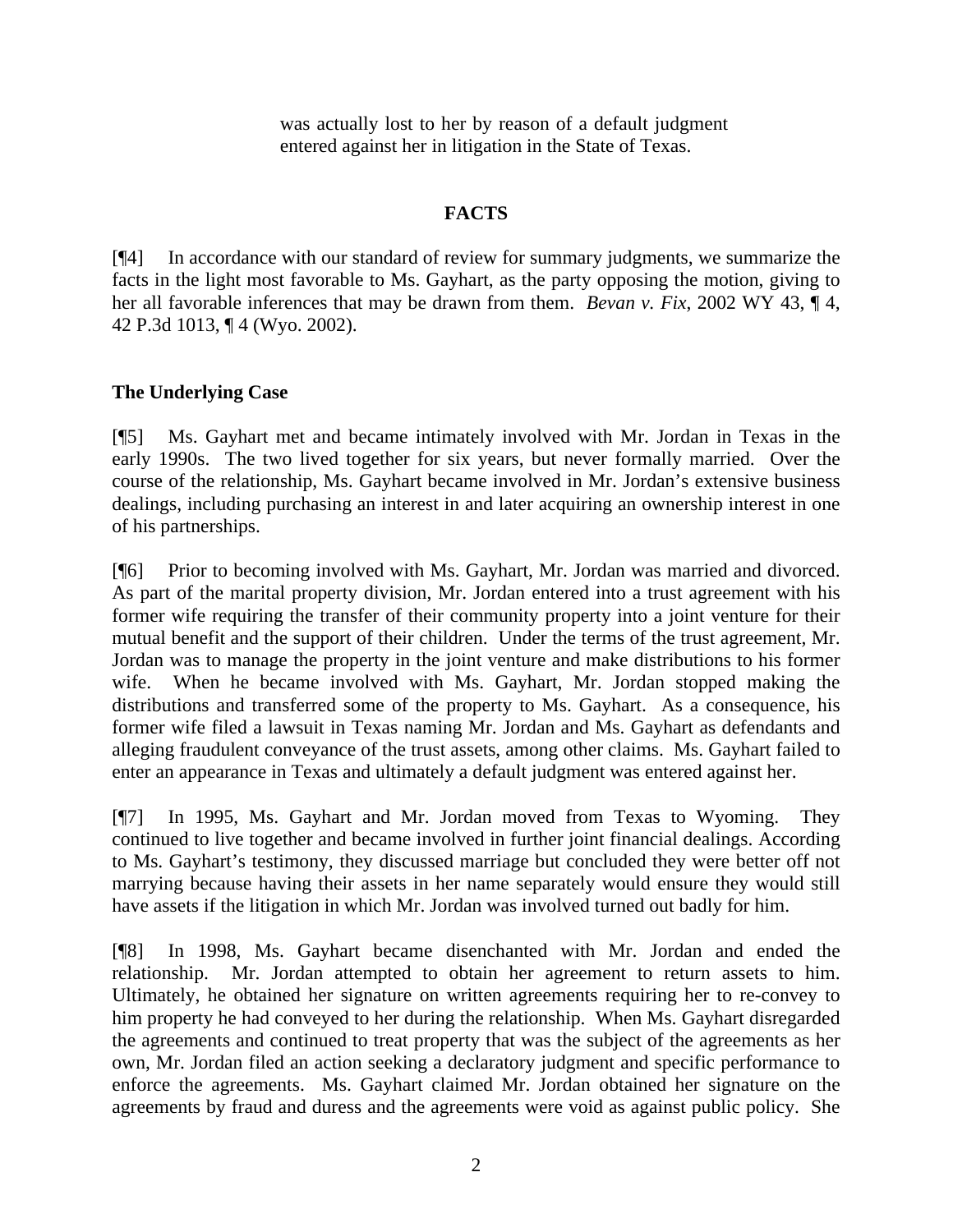also filed a counterclaim for divorce, asserting that she and Mr. Jordan had entered into a common law marriage in Texas and she was entitled to one-half of the marital estate.

[¶9] In the course of the litigation, Ms. Gayhart's counsel withdrew and Mr. Goody assumed representation of Ms. Gayhart. Mr. Goody concluded there was no basis under Texas law for the common law marriage claim and did not pursue it. On motion filed by Mr. Jordan, the district court granted summary judgment for Mr. Jordan on the common law marriage and fraud claims and denied summary judgment on the duress claim. The case proceeded to trial to the court on the remaining claim. At the close of the trial, the district court held the agreements were valid and binding and were not signed under duress and entered judgment for Mr. Jordan.

### **The Present Case**

[¶10] After judgment was entered against her on Mr. Jordan's claims, Ms. Gayhart filed a complaint against Mr. Goody alleging claims for negligence, breach of fiduciary duty, breach of contract and punitive damages. She subsequently filed an affidavit in which she asserted more specifically that Mr. Goody was negligent in failing to pursue her common law marriage claim and adequately prepare her duress claim for trial. Mr. Goody answered and filed a motion for summary judgment in which he contended the common law marriage claim was unsupported by the law and Ms. Gayhart failed to prove his tactical decisions were the cause of damage to her. The district court held a hearing on the motion at the conclusion of which it granted summary judgment for Mr. Goody, finding: no genuine issue of material fact on the common law marriage question; Ms. Gayhart failed to establish the standard of care; and no causation between any negligence on Mr. Goody's part and the outcome in the underlying case. Ms. Gayhart appealed from the order granting summary judgment to Mr. Goody.

#### **STANDARD OF REVIEW**

[¶11] Our standards for reviewing orders granting summary judgment are well established:

We review a summary judgment in the same light as the district court, using the same materials and following the same standards. Summary judgment is proper only when there are no genuine issues of material fact and the prevailing party is entitled to judgment as a matter of law.

A motion for summary judgment places an initial burden on the movant to make a prima facie showing that no genuine issue of material fact exists and that summary judgment should be granted as a matter of law. Once a prima facie showing is made, the burden shifts to the party opposing the motion to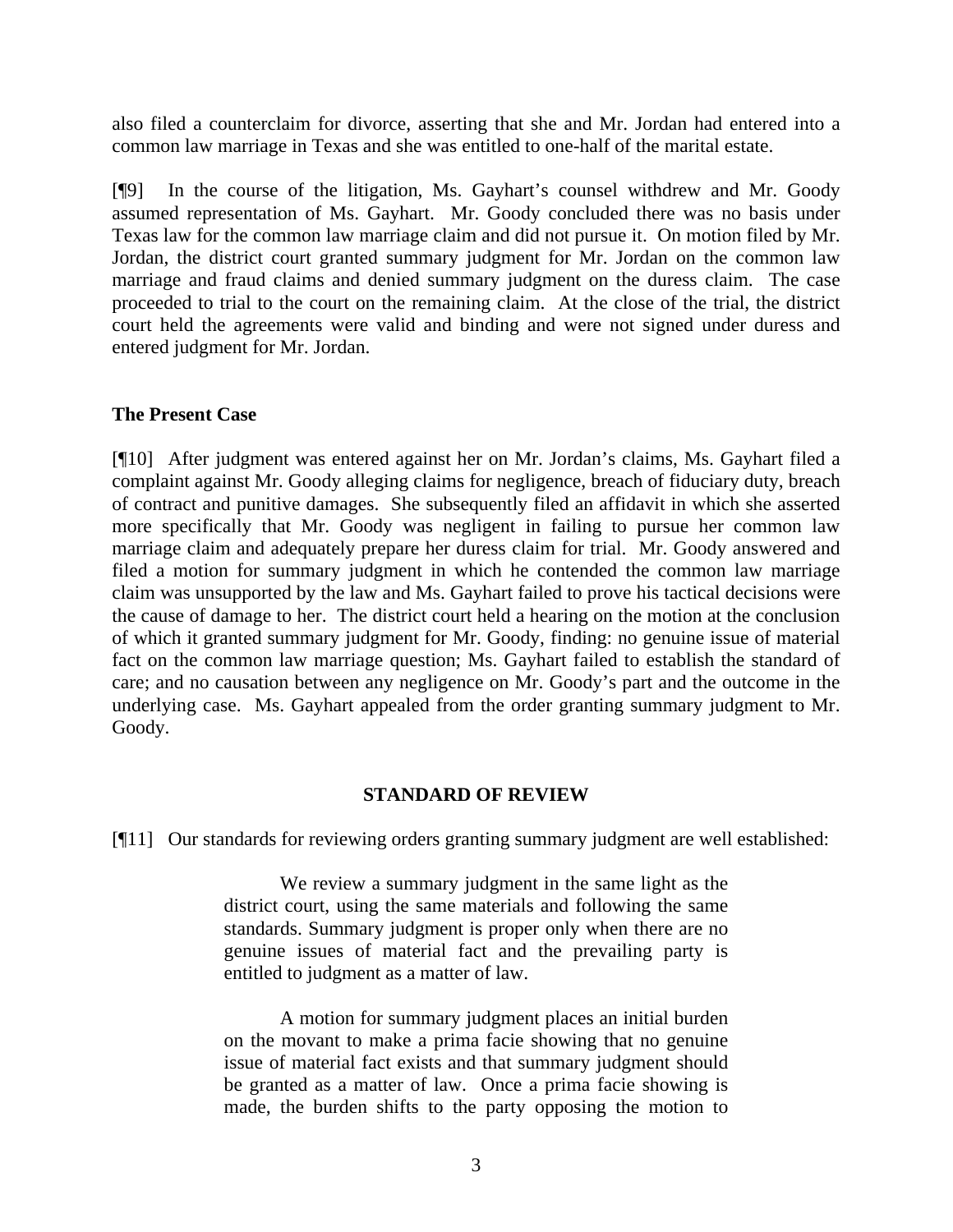present specific facts showing that a genuine issue of material fact does exist. We analyze challenges to a grant of summary judgment by reviewing the record in a light most favorable to the party opposing the motion giving him all favorable inferences that can be drawn from the facts. Conclusory statements or mere opinions are insufficient, however, to satisfy an opposing party's burden.

*Moore v. Lubnau*, 855 P.2d 1245, 1248 (Wyo. 1993) (citations omitted).

[¶12] Summary judgments are not favored, particularly in negligence and malpractice actions. *Rino v. Mead*, 2002 WY 144, ¶ 13, 55 P.3d 13, ¶ 13 (Wyo. 2002). This is so because the question of whether a defendant's actions violated a duty is generally for the jury to determine. *Id*. The existence of a duty is, however, a question of law making an absence of duty the surest route to summary judgment in negligence actions. *Id*. One consequence of the fact that summary judgments are not favored in negligence actions is, once granted, they are subject to more exacting scrutiny on appeal. *Id*.

### **DISCUSSION**

[¶13] Ms. Gayhart presents two arguments. First, she argues the district court's order must be reversed because Mr. Goody's motion was not supported by expert testimony addressing causation. Second, she argues summary judgment was inappropriate because genuine issues of material fact existed on the issue of causation. Within the parameters of her second argument, Ms. Gayhart presents two alternative assertions. She contends expert testimony was not necessary to prove causation and a jury should have been allowed to determine such factual questions as: whether Mr. Goody's failure to produce and list an audiotape as an exhibit, resulting in its exclusion from the evidence at trial, affected the outcome on the duress claim; whether the evidence supported the common law marriage claim; and generally, whether Mr. Goody properly prepared for trial. In the alternative, she claims her expert witness's opinions sufficiently addressed the issue of causation under a "loss of chance" approach.

[¶14] Mr. Goody responds that summary judgment was appropriate because Ms. Gayhart failed to establish a genuine issue of material fact on her common law marriage claim and on causation. Mr. Goody also asserts that as a matter of law Ms. Gayhart suffered no injury by reason of his representation of her in the Wyoming litigation because the property she sought to recover was lost upon the entry of a default judgment against her in Texas.

[¶15] Having carefully reviewed all of the evidence in the court record at the time of the motion hearing, we hold that summary judgment was proper. Unlike the parties' arguments, however, which focus on the causation element of a professional malpractice claim, our holding is based upon the standard of care element. We hold that Mr. Goody carried his burden of proving the absence of a genuine issue of fact on the question of whether he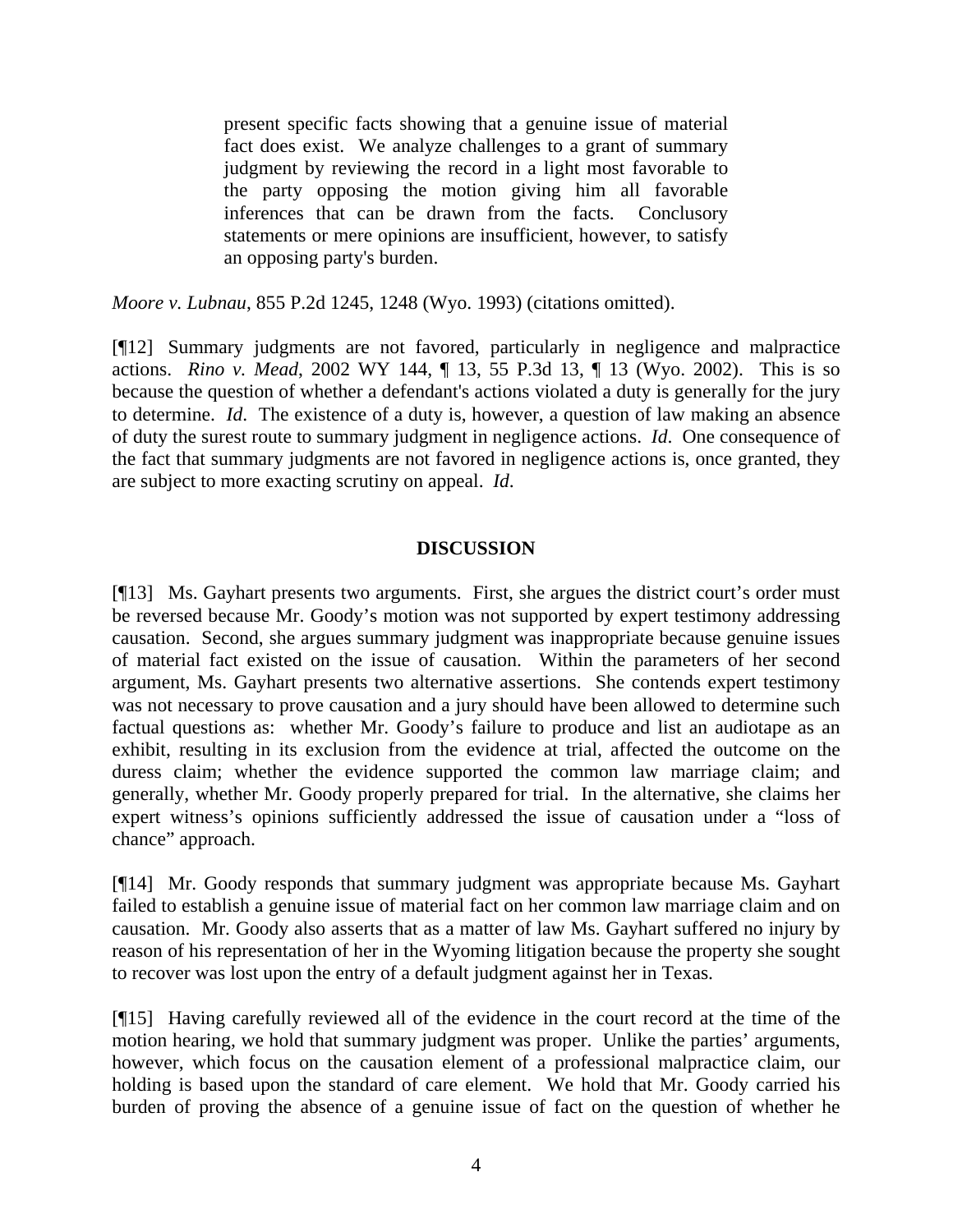departed from the accepted standard of care and Ms. Gayhart thereafter failed to present specific facts showing that a genuine issue of material fact did exist on that issue.

[¶16] To succeed on a legal malpractice claim, a plaintiff must establish each of the following: 1) the existence of a duty; 2) the accepted standard of legal care; 3) that the attorney departed from the accepted standard of care; and, 4) that the attorney's conduct was the legal cause of the injuries suffered. *Bevan*, ¶ 40; *Moore,* 855 P.2d at 1248. Ordinarily, the question of whether the fourth element, causation, has been shown will not arise unless the plaintiff has established each of the other three elements. To establish a departure from the standard of care, the plaintiff must show that the attorney failed to exercise the degree of care, skill, diligence and knowledge commonly possessed and exercised by a reasonable, careful and prudent lawyer in the practice of law in this jurisdiction. *Id*. Expert testimony is required to establish the standard adhered to by a reasonable, careful and prudent lawyer except in circumstances where a layperson's common sense and experience are sufficient to establish the standard of care. *Id*.

[¶17] Addressing the burden of proof at the summary judgment stage in legal malpractice cases, we have said:

> In the procedural posture of summary judgment, . . . the attorney, as the moving party, first must make a prima facie showing that no genuine issue of material fact exists before summary judgment can be granted in his favor. To that end, the attorney, through expert testimony or affidavit, is required to demonstrate that his conduct conformed to the accepted standard of legal care.

*Bevan*, ¶ 41. If the attorney meets this initial burden, the plaintiff then must demonstrate through expert testimony that the attorney's conduct was not that of a reasonable Wyoming attorney. *Id*. Where the attorney meets his initial burden and the plaintiff fails to submit countervailing expert testimony establishing that no genuine issue of material fact existed, summary judgment is appropriate. *Id*. On the basis of these standards, we held in *Moore* that the attorney met his initial burden by offering expert evidence that his conduct in representing his client in a divorce case met the standard of care for lawyers practicing in Wyoming. In *Meyer v. Mulligan*, 889 P.2d 509 (Wyo. 1995), we applied the same reasoning and held that the attorney was not entitled to summary judgment because he failed to include any expert evidence as to the applicable standard of care. In *Bevan,* we reaffirmed these principles:

> [The attorney], as the moving party, had the initial prima facie burden of presenting expert testimony either by affidavit or deposition, sufficient to demonstrate that his conduct conformed to the accepted standard of legal care and was not the proximate cause of any injury to support his motion for summary judgment. . . . [O]ur review of the record . . . shows that he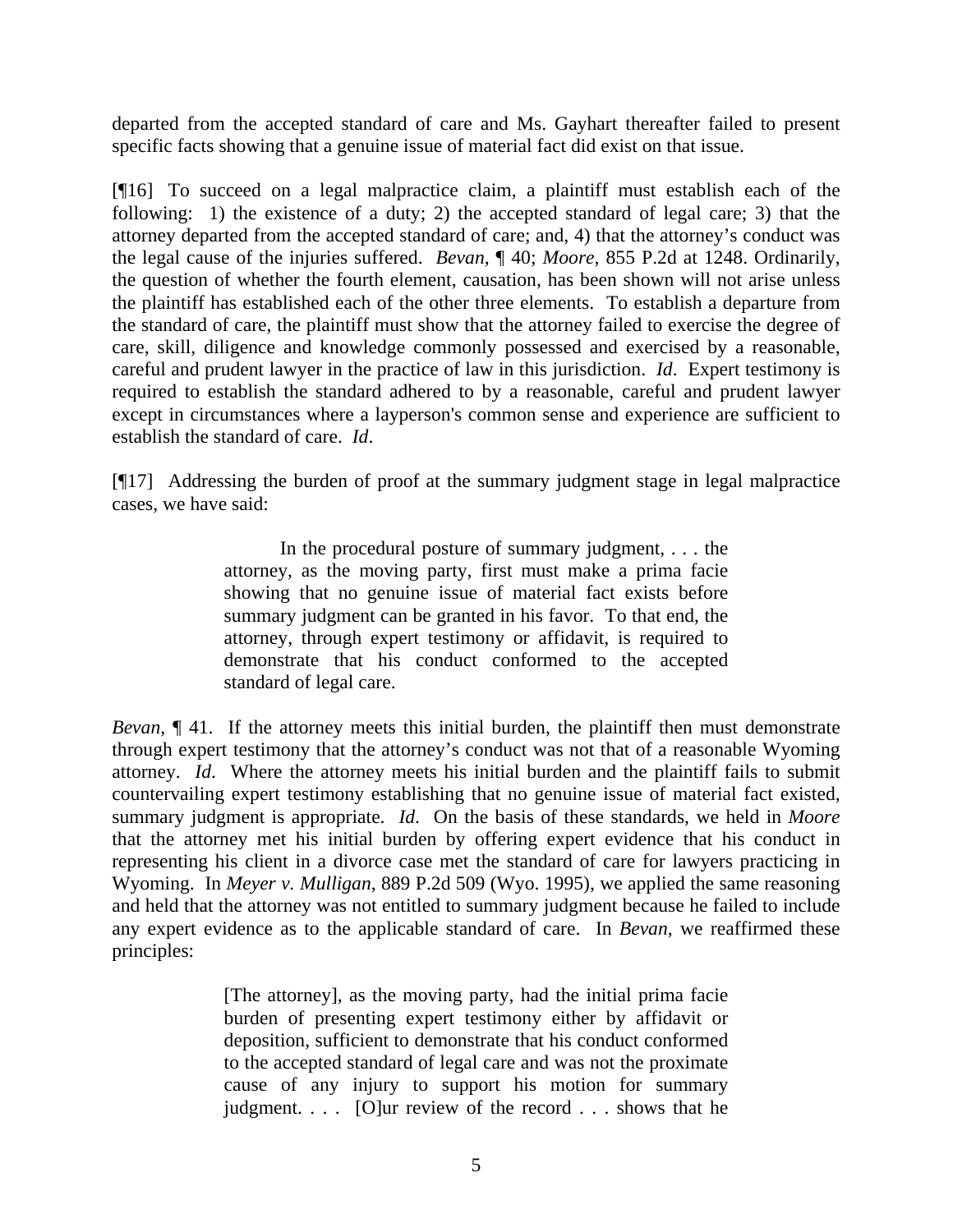failed to include any expert evidence in support of the motion, even his own affidavit . . .. Clearly, under the standards we announced in *Moore v. Lubnau* and *Meyer v. Mulligan*, summary judgment in [defendant's] favor would generally be precluded because he had completely failed to meet his prima facie burden on the standard of care and its breach, as well as proximate cause.

### *Id.*, ¶ 44.

[¶18] More recently, in *Rino*, we applied the principles set out in our earlier cases to reverse a summary judgment order entered in favor of an attorney on a legal malpractice claim. We did so because the attorney's submittals in support of summary judgment, including an expert affidavit, "did not establish that there were no genuine issues of material fact, and, thus, the burden did not shift to [the plaintiff] to produce expert testimony." *Rino*, ¶ 21. We concluded the expert's affidavit did not counter many of the plaintiff's factual allegations against the attorney regarding the standard of care, including allegations that she "failed to hire accountant and attorney experts as promised, failed to prepare for the mediation session, failed to prepare for the trial, and failed to give correct advice as to the treatment of [a] retirement account in the property division." *Id*. at ¶ 22. With these issues of material fact remaining, we concluded, the expert's opinion that the attorney acted in a reasonable, careful and prudent manner with respect to her representation of her client was simply premature. We said:

> The first rule for the entry of summary judgment is that there must not remain any genuine issues as to any material facts. . . . Indeed, that showing was not made in this case. It cannot be said, as a matter of law, that Mead's conduct did not violate the standard of care when what Mead may or may not have done remains controverted.

*Id*. at ¶ 23.

[¶19] With this precedent freshly in mind, we turn to the question of whether the district court properly entered summary judgment for Mr. Goody. First we address Ms. Gayhart's claim that summary judgment was improper because Mr. Goody did not support his motion with expert evidence. We find her claim unsupported by the record. Although Mr. Goody initially did not file evidence from his own expert witness in support of his motion, he supplemented his argument prior to the summary judgment hearing by filing excerpts from his own expert's testimony to the effect that: Ms. Gayhart's common law marriage claim was not supported by Texas law given the overwhelming evidence that the couple was not married and did not hold themselves out as such; Mr. Goody's decision not to list the tape recording as an exhibit and to use it for impeachment of Mr. Jordan was a sound tactical decision; Mr. Goody's representation of Ms. Gayhart met the standard of care; and, the allegations of negligence were not causative of any damages to Ms. Gayhart. Ms. Gayhart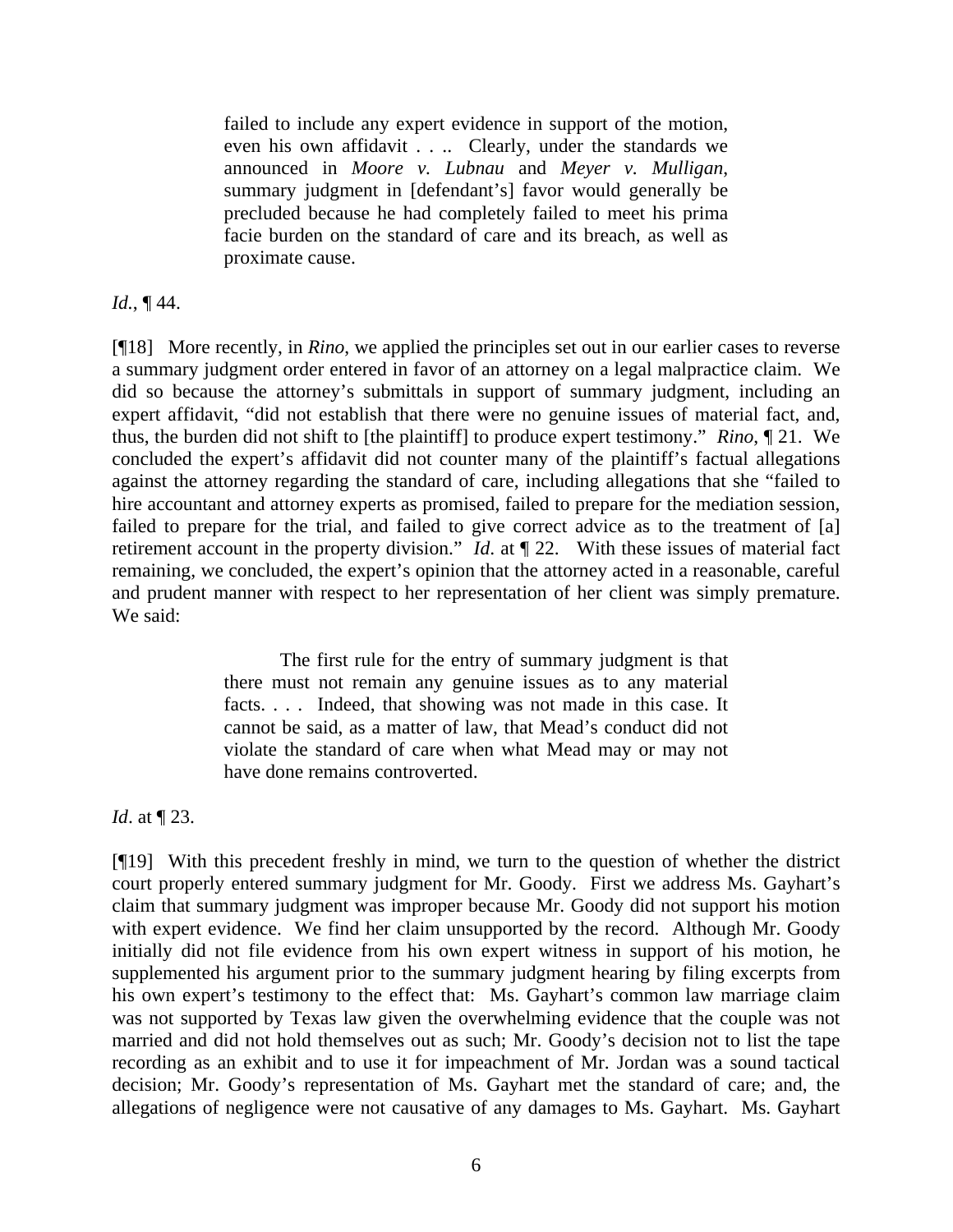did not object or move to strike the supplemental evidence. In fact, she submitted the same evidence in opposition to the summary judgment motion. Ms. Gayhart's claim that the order granting summary judgment should be reversed because Mr. Goody did not submit expert testimony is unfounded.

[¶20] Addressing Ms. Gayhart's second argument, in essence that genuine issues of material fact existed precluding summary judgment, we begin with her contention that expert testimony was not necessary under the facts of this case and that questions existed for jury determination, specifically whether admission of the audio tape would have made a difference, whether Mr. Jordan and Ms. Gayhart had a common law marriage, and whether Mr. Goody's trial preparation was generally adequate.

[¶21] Addressing first the common law marriage counter-claim, Texas law requires the following elements be met: "(1) agreement to be married; (2) after the agreement, living together in Texas as husband and wife; and (3) representing to others in Texas that they are married. A common-law marriage does not exist until the concurrence of all three elements." *Eris v. Phares,* 39 S.W.3d 708, 713 (Tex. App. 2001) (citations omitted). Mr. Goody testified he abandoned the claim because Ms. Gayhart told him she and Mr. Jordan did not hold themselves out as husband and wife, she signed her tax returns as a single person, she called herself Mr. Jordan's fiancée and their agreement was to be married sometime in the future. He also testified that he did not believe the one item of evidence – a health club membership card bearing the name "Tiphany Jordan" – was near enough to prove Ms. Gayhart and Mr. Jordan had entered into a common law marriage.

[¶22] Mr. Goody's expert reviewed the applicable law and the facts and testified that in his opinion the common law marriage claim should never have been asserted because there was no evidence that the parties entered into an agreement to be married. He testified that with the exception of the health club membership card, all other documentation showed that when they had the opportunity to hold themselves out as a married couple, Ms. Gayhart and Mr. Jordan instead consistently indicated they were single. He also mentioned the absence of any joint checking accounts or jointly held property and the absence of language in the settlement agreements addressing issues ordinarily addressed in a settlement between husband and wife.

[¶23] In contrast, Ms. Gayhart's expert testified that he was not prepared to express an opinion concerning the facts of the case and how they apply to the Texas common law marriage claim. That is to say, Ms. Gayhart's expert did not testify regarding the question of whether Mr. Goody departed from the standard of care in deciding to drop the common law marriage claim. Instead, Ms. Gayhart's expert testified that in his opinion, based upon Ms. Gayhart's representation that Mr. Goody dropped the claim without first consulting with her, Mr. Goody was negligent in not consulting with his client. Not only was Ms. Gayhart's representation to the expert inconsistent with her prior sworn testimony, $<sup>1</sup>$  but the expert's</sup>

 1 Ms. Gayhart signed an affidavit early on the malpractice case that refutes what she told the expert. In the affidavit, Ms. Gayhart stated: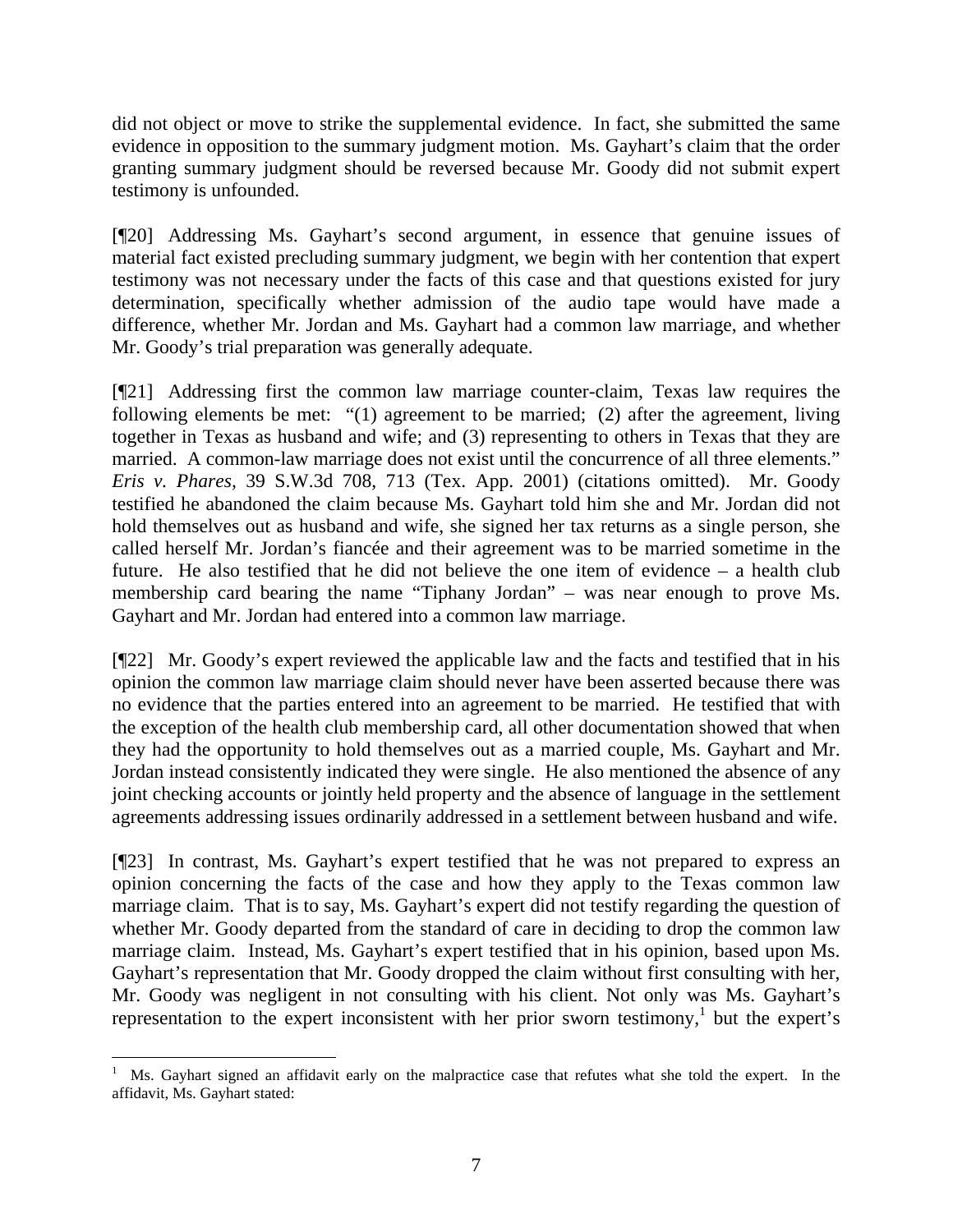testimony does not establish the existence of genuine issues of material fact on whether Mr. Goody departed from the standard of care with regard to the common law marriage issue. We have said:

> A material fact, expressed in various ways, is one having legal significance which would in a given case control the legal relations of the parties; one upon which the outcome of the litigation depends in whole or in part; one on which the controversy may be determined; one which will affect the result or outcome of the case depending upon its resolution; or one which constitutes a part of the plaintiff's cause of action or the defendant's defense.

*Ahrenholtz v. Laramie Economic Development Corp*., 2003 WY 149, ¶ 16, 79 P.3d 511, ¶ 16 (Wyo. 2003). Whether or not Mr. Goody did consult or should have consulted with Ms. Gayhart prior to dropping the common law marriage claim, Ms. Gayhart had the burden of establishing on summary judgment that a fact of legal significance existed. Without expert evidence refuting Mr. Goody's expert opinion that the common law marriage claim was frivolous, that it was instead well founded under the law and the facts, Ms. Gayhart failed to meet her burden. Thus, we conclude the district court properly granted summary judgment for Mr. Goody on the common law marriage claim.

[¶24] We turn next to Ms. Gayhart's claim that Mr. Goody failed to list the audiotape as an exhibit, and thereby prevented a crucial item of evidence from being considered by the district court in deciding the duress claim. We view the facts surrounding the tape in the light most favorable to Ms. Gayhart. The audiotape contained a telephone conversation recorded on Ms. Gayhart's telephone answering machine in which Mr. Jordan berated and intimidated her. The evidence was undisputed that the telephone conversation occurred several weeks after Ms. Gayhart signed the settlement agreements at issue in the underlying case. Although Ms. Gayhart provided the tape to Mr. Goody early on in the proceedings, he did not produce it in discovery, list it as an exhibit or even listen to it until after the trial began. Then, during cross-examination of Mr. Jordan, Mr. Goody attempted to play the audiotape. Mr. Jordan's counsel objected on the ground that the tape was not listed as an exhibit or produced in discovery. Mr. Goody responded that the tape was appropriate impeachment. The district court overruled the objection and allowed the tape to be played.

5. He dropped that claim because he said it would be too expensive to prove because it would cost between \$14,000 and \$17,000 dollars to litigate.

 <sup>4.</sup> Once [Mr.] Goody became my lawyer, I asked him if we were going to follow up on [the] idea of proving common law marriage and he said we would not be attempting to prove common law marriage.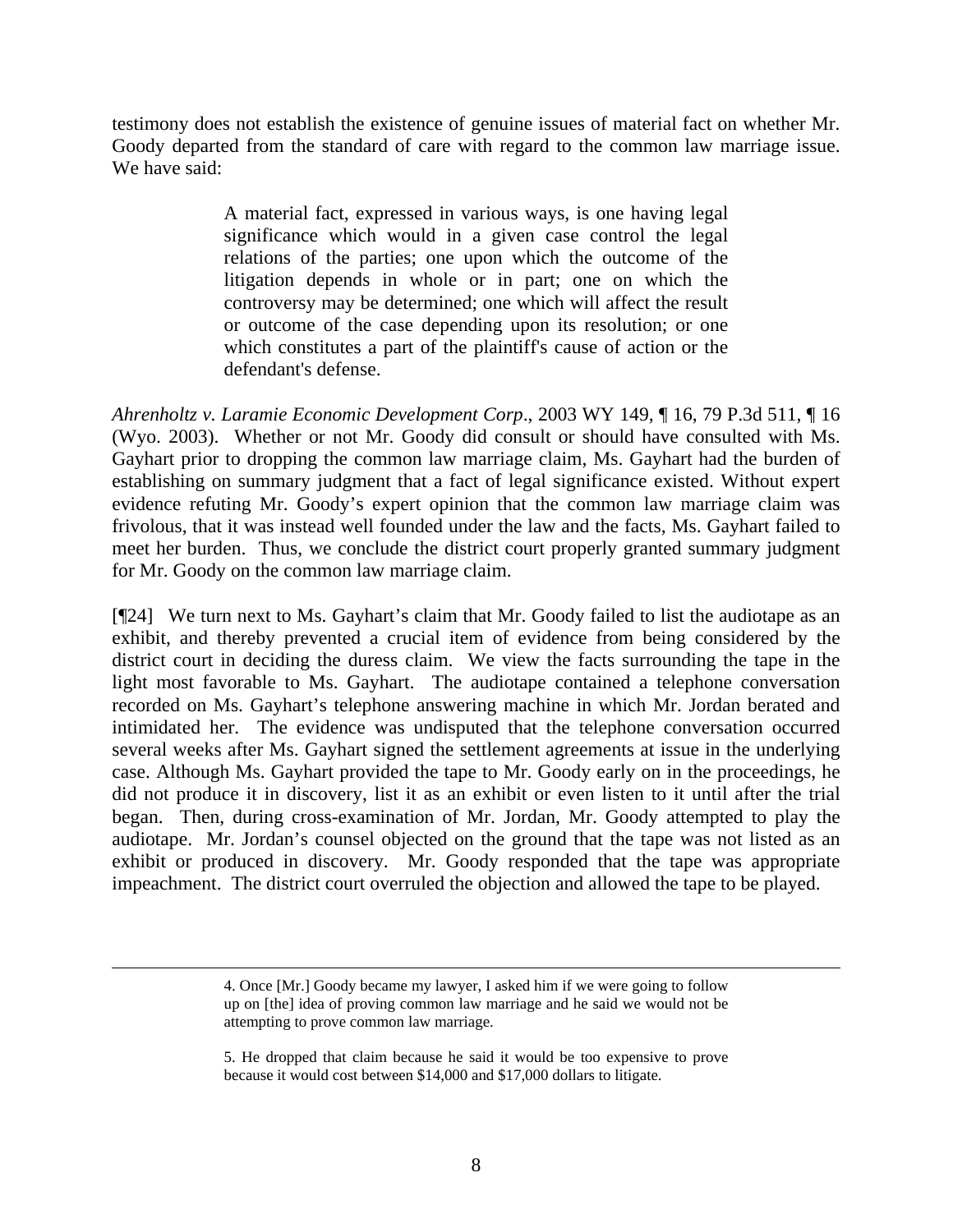[¶25] After the plaintiff rested his case, Mr. Goody attempted to lay foundation for introduction of the tape into evidence. Mr. Jordan's counsel objected. The district court ruled as follows:

> Well, it will not come in as evidence. You can designate it as a proposed exhibit so that it's part of the record in this case. And the record should reflect that it was played to the court and the court has heard it for the purposes of impeachment, but it was not listed as an exhibit. It's in violation of the scheduling order and pretrial conference, it's obviously been known about for a long time, and it's grossly unfair for it to be used as an exhibit against the plaintiff, and I'm not going to consider it.

[¶26] Mr. Goody's expert testified that in his opinion Mr. Goody effectively used the audiotape in rebuttal to impeach Mr. Jordan's testimony in his case-in-chief. He also testified Mr. Goody's representation of Ms. Gayhart was in accordance with the standard of care. Through this expert evidence, we conclude Mr. Goody met his burden of making a prima facie showing on the issue of the audiotape that he met the standard of care for attorneys in Wyoming. The burden then shifted to Ms. Gayhart to show that a genuine issue of material fact existed as to whether Mr. Goody met the standard of care.

[¶27] Ms. Gayhart's expert testified that in his opinion Mr. Goody was negligent in not listing the tape as an exhibit prior to trial. However, the expert also testified that a strategy of not listing an exhibit, allowing a witness to give testimony inconsistent with the exhibit and then using the exhibit in rebuttal to demonstrate the inconsistency is within the standard of care.

[¶28] We have previously characterized decisions relating to the introduction of evidence as matters of judgment. About matters of judgment, we have said:

> An expert witness could not state that the standard is to do one thing or another. When the attorney's acts are a matter of judgment, the expert must simply decide whether, in his opinion, the attorney's conduct was or was not reasonable under the circumstances of the individual case. This is what the [expert] did in this case, and we conclude that his testimony adequately demonstrated [the attorney] met the standard of care for attorneys in Wyoming.

*Moore*, 855 P.2d at 1251. Both parties' experts ultimately testified that a tactical decision not to list an exhibit and to use it instead for impeachment is within the standard of care for Wyoming attorneys. Given this testimony, we are not prepared to say that the district court erred in granting summary judgment on this aspect of Ms. Gayhart's claim.